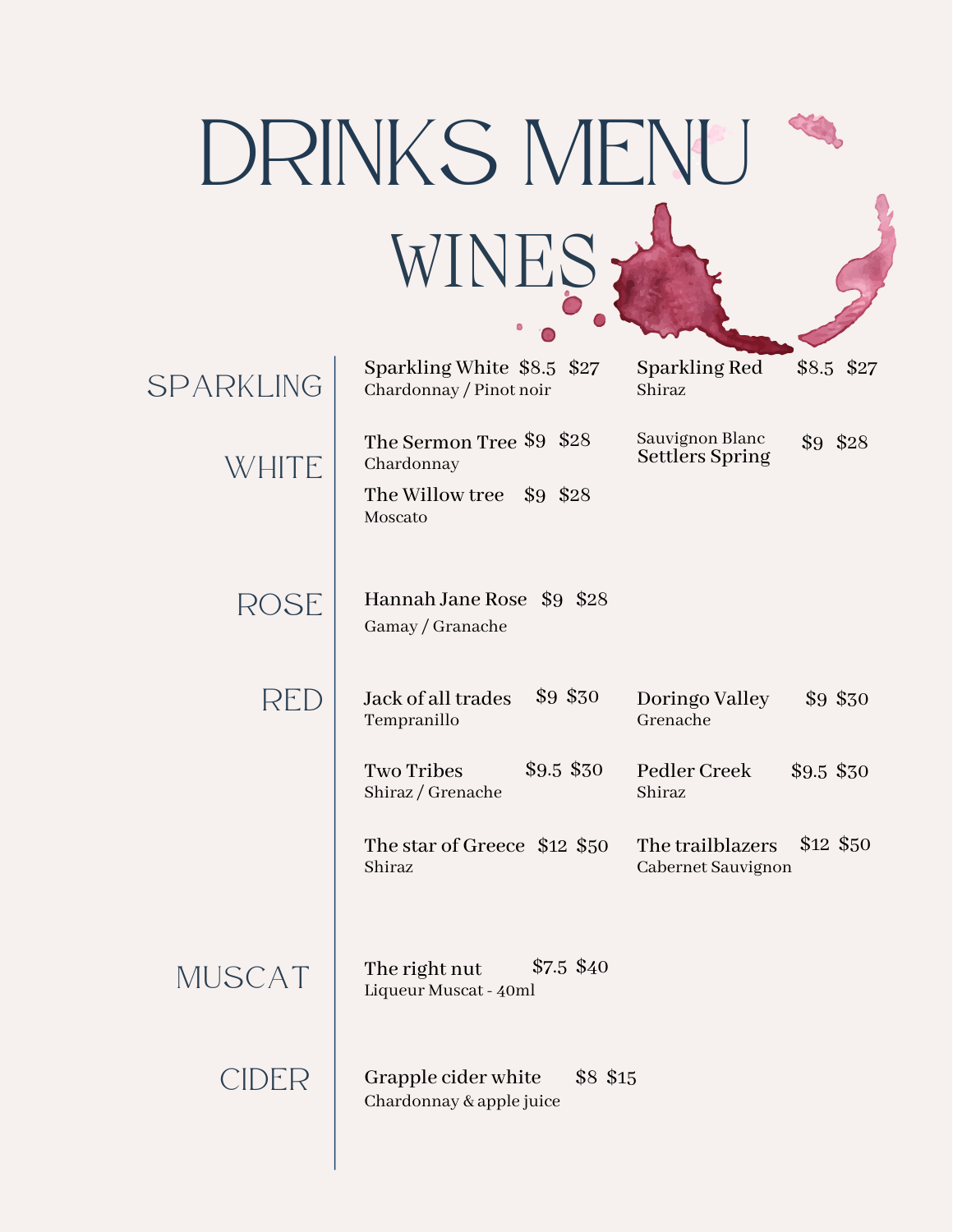## SPIRITS, BEERS & COCKTAILS

Spirits

MOUNT COMPASS DISTILLERY



SMILING SAMOYED

SHIFTY LIZARD

VALE

Cocktails

| Distilled Gin           | \$10.5 |
|-------------------------|--------|
| Berry Gin               | \$10.5 |
| No8 Vodka               | \$9.5  |
| <b>Blazing Iron Rum</b> | \$9.5  |
| Single Barrel Wisky     | \$13.5 |

| Pale ale         | \$10   |
|------------------|--------|
| Pilsner          | \$10   |
| 12 paws Pale ale | \$10.5 |
| <b>IPA</b>       | \$12.5 |
| Sesh'n ale       | \$10   |
| Easy ale         | \$10   |
| Stout            | \$11   |
| Pale ale         | \$10   |
| Tropic ale       | \$10   |
| Larger           | \$10   |
|                  |        |

| Expresso martini      | \$14.9 |
|-----------------------|--------|
| Oxen-Spritz           | \$14.9 |
| Grapple & Vodka berry | \$14.9 |
| Sangria               | \$9.5  |
| Summer Rose cocktail  | \$12   |